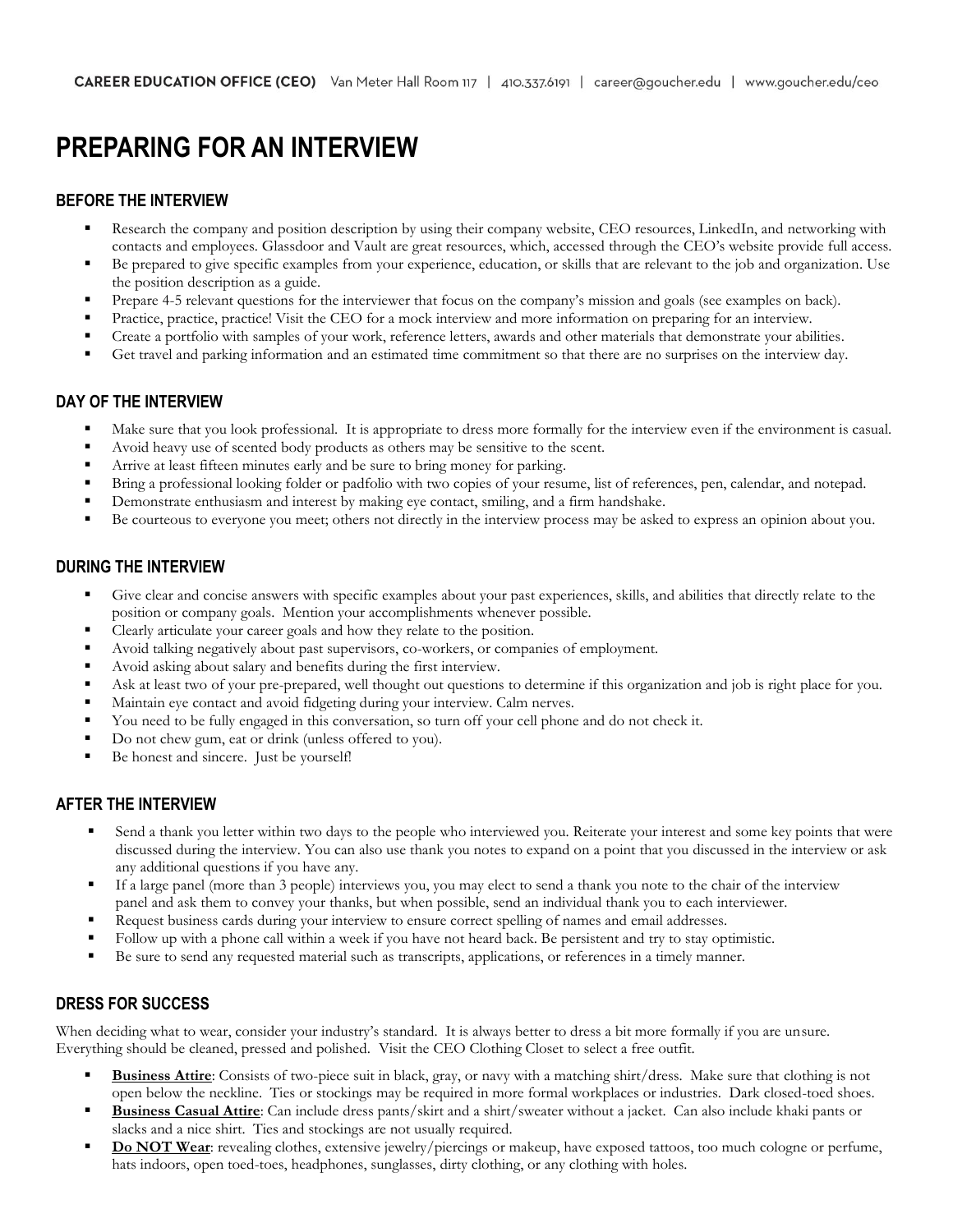#### **TYPES OF INTERVIEWS AND TIPS FOR EACH TYPE**

- **Phone/Screening Interview** Preliminary, brief interview to determine if the candidate should move forward in the process.
	- o As with every interview, make sure you are enthusiastic and discuss how your skills match the needs of the employer.
		- o Make sure to keep a copy of your resume close along with notes on the company and your calendar.
	- o Determine a location with little distractions and background noise ahead of time. Make sure you have good cell service.
- **In Person Interview** One or more employer representatives will interview the candidate. May be multiple interviews or all day. Can include either traditional interview questions or behavioral interview questions. See below for examples.
- Group Interview Takes place with other candidates seeking the same job, predicts how well the candidates interact with others.
	- o Try to find a good balance between getting your points across and dominating the conversation.
	- o Practice a two minute introduction that summarizes your education, skills, experience, and related career goals.
	- Panel Interview Two or more people will interview you to get different opinions. Can be a very intimidating interview format.
		- o Be careful not to ignore anyone on the panel. Make eye contact with each person while answering a question.
			- o When asking questions, make sure they are directed at the group rather than a specific person.
- **Yideoconferencing or Internet Interview** Usually take place over Skype or other videoconferencing services. o Dress professionally from head to toe and make sure that your background is not distracting (e.g., white or neutral wall)
- **Pre-recorded Interview** Usually no direct interaction with a person. Given set of questions and asked to record answers. o Don't sound too robotic, rehearsed or rushed. Consider attire and background.
	- **Stress Interview** Designed to see how you react under pressure. Used in fast-paced positions where quick decisions are needed. o Focus on the way you solve the problem, not the "right" answer. A typical question is designed to induce stress and can appear very aggressive: "Was the stress of your last job too much for you to handle?"
- **Case Interview** Includes case questions about hypothetical situations. Used to test your analytical and problem-solving ability. o Be sure to explain your thinking process in detail to give them a good idea of the steps you take to solve a problem.

# **TYPES OF INTERVIEW QUESTIONS AND COMMON EXAMPLES**

**Traditional Interview** – Below are common interview questions with a tip on how to answer the most common ones. Employers usually use your resume to guide their questions. Always have the job description in mind and consider ways to match your skills.

- $\checkmark$  Tell me about yourself.
	- o Tip: Summarize your skills and why you are interviewing today.
- ✓ Why did you choose the career you're pursuing?
	- Tip: Share what excites you about this field and how you will be successful.
- ✓ What do you consider your strengths?
	- o Tip: Describe skills that match the job description and will make you an asset.
- What do you consider your weaknesses?
	- o Tip: Acknowledge your limitations, but most importantly, explain how you manage or are working to improve them.

Here are some others:

- How would a friend or professor describe you?
- What motivates you to put forth your greatest effort?
- In what ways do you think you'll contribute to our company?
- Where do you see yourself in five years?
- What 2 or 3 accomplishments have given you the most satisfaction? Why?
- Describe your [most rewarding college experience.](http://activities.kaptest.com/holiday/spring.html)
- Why did you select your college or university?
- ✓ What led you to choose your field or major study?
- What do you know about our company?

**Behavioral Interview** - Consists of questions about past experiences to determine how you will behave in the future. Use the STAR method to guide your answer: Situation and Task (details), Action and Results (skills, accomplishment). Give enough details so the interviewer understands the situation, but spend more time on the skills you used, the results, what you learned and what you might do differently next time. Ask for clarification if you do not understand the questions and make sure your answers are clear and complete.

- $\checkmark$  Tell me about a time when you worked on a group project and disagreed with a team member's ideas.
- Give me an example of a goal you reached and how you achieved it.
- $\checkmark$  Tell me how you work effectively under pressure.
- $\checkmark$  Give an example of an occasion when you used logic to solve a problem.
- ✓ Have you ever made a mistake? How did you handle it?
- Describe a stressful situation at work and how you handled it.